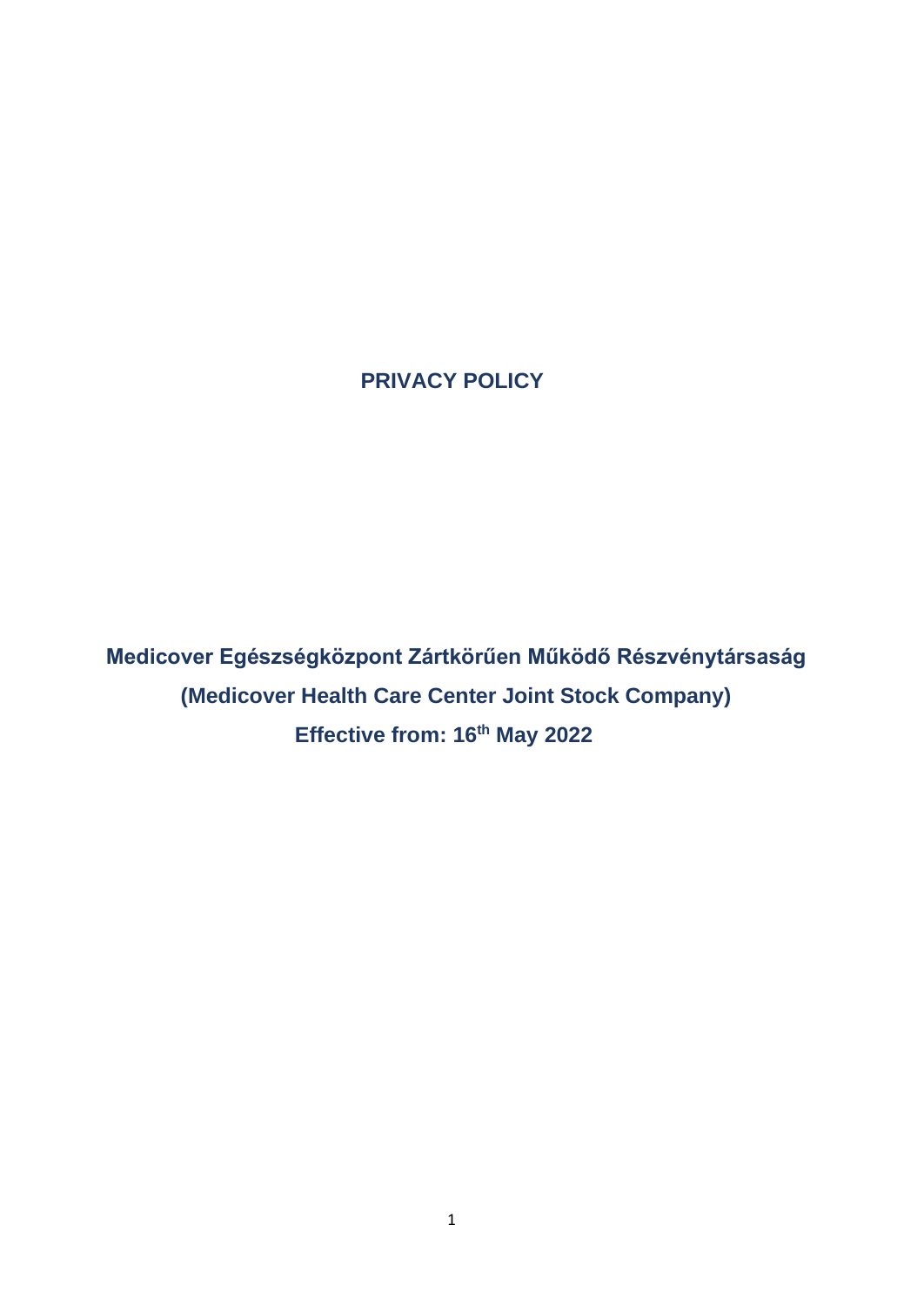## **TABLE OF CONTENTS**

| 1. |                                                                                                 |
|----|-------------------------------------------------------------------------------------------------|
| 2. |                                                                                                 |
| А. | Data management related to the provision of healthcare services, to the fulfilment of contract  |
| В. |                                                                                                 |
| C. |                                                                                                 |
| D. | Data management related to other inquiries, client satisfaction questionnaire, as well as       |
| Е. | Management of the data of persons applying to job advertisements and data management            |
| F. |                                                                                                 |
| G. | Data management related to the operation of the electronic property security system  12         |
| Н. | Data management related to profiles created on social networking websites  13                   |
| 3. |                                                                                                 |
| А. |                                                                                                 |
| В. | For which purposes and what kind of cookies are used by the websites operated by Medicover?     |
| C. |                                                                                                 |
| 4. | Which rights may be exercised related to the management of personal data?  15                   |
| А. |                                                                                                 |
| В. |                                                                                                 |
| C. | Withdrawal of the consent granted to the data management; right to erasure, 'to beforgotten     |
| D. |                                                                                                 |
| Е. |                                                                                                 |
| F. |                                                                                                 |
| 5. |                                                                                                 |
| А. |                                                                                                 |
| В. | Which rights may be exercised related to the personal data of deceased relatives?  18           |
| 6. | Which legal remedies are available? - Data protection officer, supervisory authority, court  18 |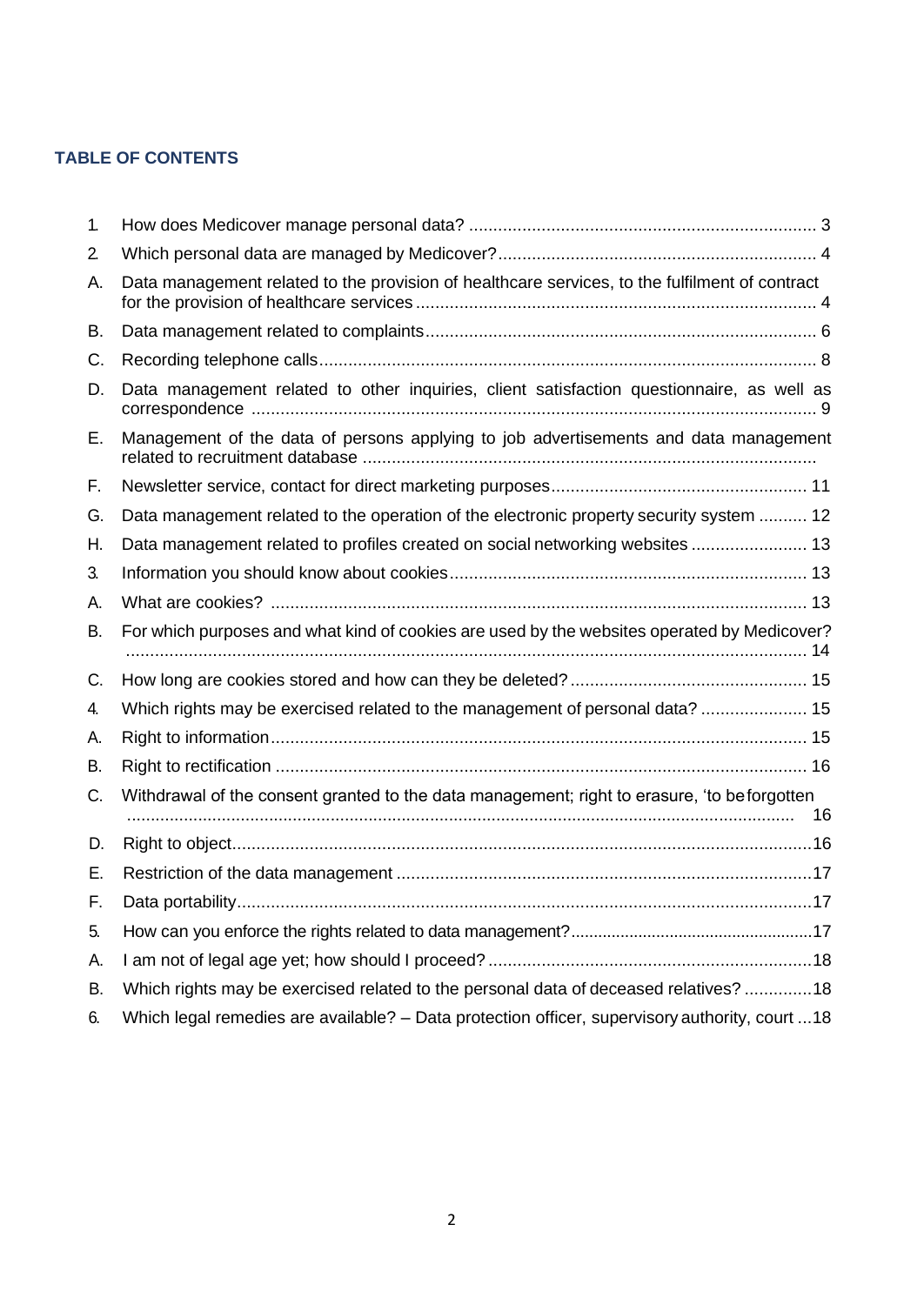The present privacy policy contains the criteria of the activity of **Medicover Egészségközpont Zártkörűen Működő Részvénytársaság** (Medicover Health Care Center Joint Stock Company, hereinafter referred to as Medicover) related to the management of personal data. In the following you may be informed about which personal data is managed by Medicover, for which purpose and on which legal basis, for how long, as well as the persons who may learn and access the personal data managed by Medicover. In addition to the above, in the following you may find detailed information on the rights you are entitled to related to the data management and how these rights may be exercised.

If you have any questions or concerns related to the data management or the provisions of the present privacy policy, then please send those to following e-mail address: [data.protection@medicover.hu.](mailto:data.protection@medicover.hu)

Medicover may modify the present privacy policy in particular in case of the introduction of new data management or in case the data management already in progress changes, of which Medicover will notify its clients and other natural persons concerned primarily on its website.

## <span id="page-2-0"></span>**1. How does Medicover manage personal data?**

Medicover **manages and protects** the information obtained by Medicover in course of its activity and related to any natural person (e.g. personal identification data, contact data, health data, etc.), i.e. personal data, **as data controller, in compliance with Regulation (EU) 2016/679** on the protection of natural persons with regard to the processing of personal data and on the free movement of such data, and repealing Directive 95/46/EC (General data protection regulation – **GDPR**) as well as the relevant Hungarian data protection laws.

| Name:                                          | Medicover Egészségközpont<br>Zártkörűen Működő Részvénytársaság<br>(Medicover Health Care Center Joint Stock<br>Company) |
|------------------------------------------------|--------------------------------------------------------------------------------------------------------------------------|
| <b>Registered seat and mailing</b><br>address: | H-1134 Budapest, Váci út 29-31.                                                                                          |
| <b>E-mail address:</b>                         | data.protection@medicover.hu                                                                                             |
| <b>Website address:</b>                        | www.medicover.hu                                                                                                         |

The definition of data management related to personal data includes any operation or set of operations which is performed on personal data, such as recording, storage, consultation, use, disclosure, transmission, erasure or destruction. In course of the management of the personal data Medicover takes the necessary and appropriate measures to prevent unauthorized access to the personal data and the unauthorized use thereof.

Therefore, in particular Medicover ensures the physical protection of its facilities (e.g. through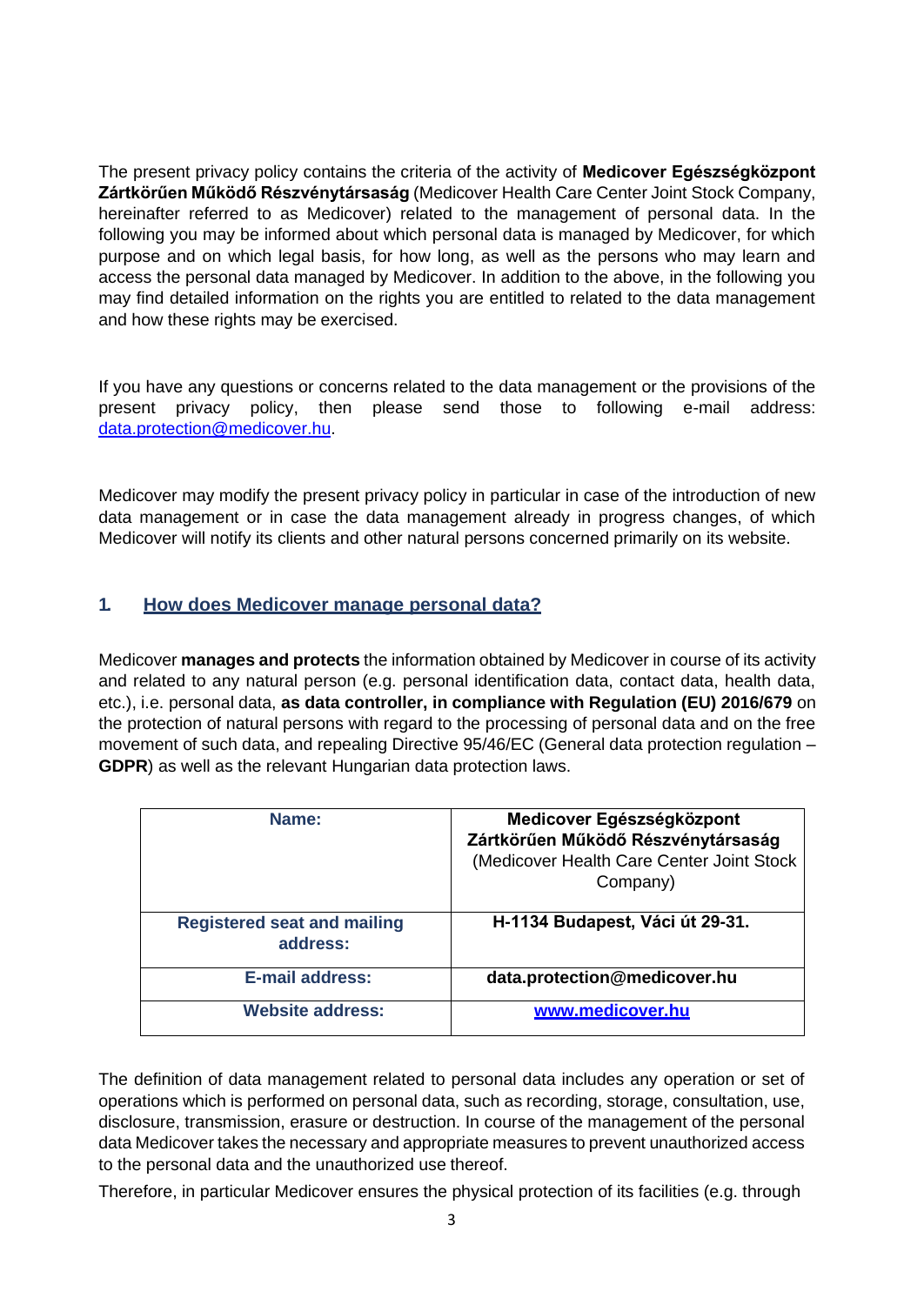the operation of entry and camera system) and the protection against unauthorized access of its electronic systems (e.g. through the use of firewalls, secure authentication).

The personal data managed by Medicover may be accessed by its employees and contributors, to the extent necessary to fulfil their tasks and to the provision of services to you, subject to confidentiality obligation. In addition, Medicover may transfer the data managed by Medicover to third parties, e.g. to authorities, in order to fulfil its legal obligations. Data may be transferred in order to provide services to you (e.g. in case of the use of external service providers), as well as if Medicover employs any data processor for certain data management operations (e.g. data storage, systematization), which data processor shall act on behalf and according to the instructions of Medicover. Also in case of the latter data management Medicover ensures that the personal data are transferred only to those data processors which provide appropriate guarantees for ensuring the security of the data management and your personal data.

## <span id="page-3-0"></span>**2. Which personal data are managed by Medicover?**

Below you may find general information on the data managements of different purposes of Medicover. If you wish to receive customized information, e.g. regarding the exact recipient Medicover had transmitted your personal data and when it did so, then please send your request to the following e-mail address: [data.protection@medicover.hu.](mailto:data.protection@medicover.hu)

| <b>Purpose of the data</b><br>management     | Provision of healthcare services, the conclusion, modification<br>and termination of the contract related thereto, fulfilment of<br>the obligations related to the contract, enforcement of rights<br>and claims which may arise, defence against claim<br>enforcement, performance of legal obligation, as well as<br>correspondence.            |
|----------------------------------------------|---------------------------------------------------------------------------------------------------------------------------------------------------------------------------------------------------------------------------------------------------------------------------------------------------------------------------------------------------|
| <b>Legal basis of the data</b><br>management | Fulfilment of contract for provision of healthcare (GDPR)<br>Article $6(1)$ (b))<br>Performance of legal obligation (GDPR Article 6(1) c))<br>legitimate interest of Medicover to enforce claims (GDPR<br>Article $6(1) f$ )                                                                                                                      |
| Scope of the personal data<br>concerned      | Medicover manages the following data:<br>Personal identification data (e.g.: name, date of birth,<br>mother's name),<br>Contact data (address, postal address, telephone<br>number, e-mail address),<br>data concerning health occurring related to<br>the<br>healthcare provided, as well as the TAJ (social security)<br>identification number, |

## <span id="page-3-1"></span>**A. Data management related to the provision of healthcare services, to the fulfilment of contract for the provision of healthcare services**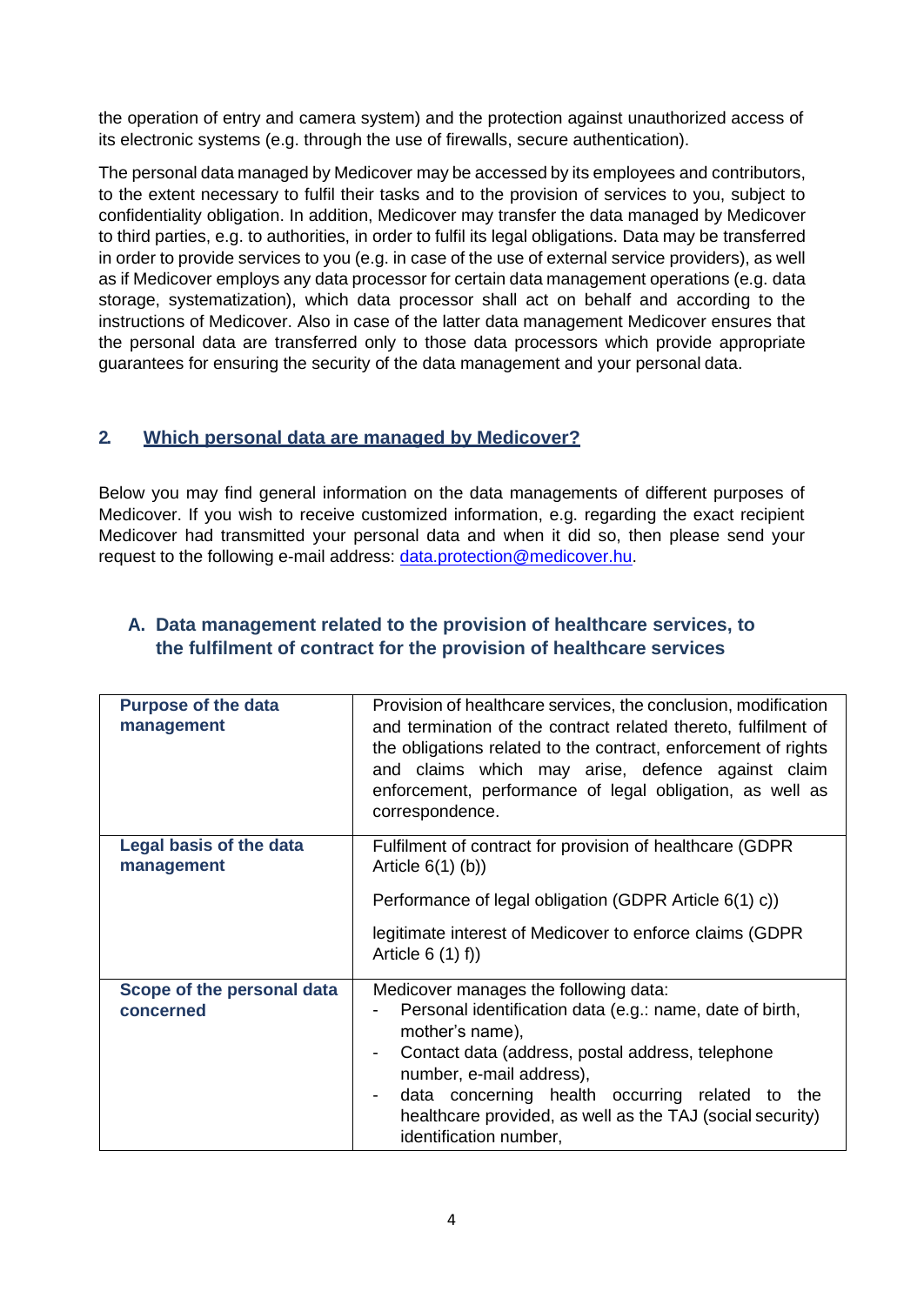|                                                    | in case of persons insured by any insurance company<br>providing health insurance and in the framework of group<br>health insurance, the workplace, insurance package<br>Job function, religious belief and racial origin, if any of<br>those is relevant in terms of the healthcare service,                                                                                                                                                                                                                                                                                                                                                                                                                                                          |
|----------------------------------------------------|--------------------------------------------------------------------------------------------------------------------------------------------------------------------------------------------------------------------------------------------------------------------------------------------------------------------------------------------------------------------------------------------------------------------------------------------------------------------------------------------------------------------------------------------------------------------------------------------------------------------------------------------------------------------------------------------------------------------------------------------------------|
|                                                    | The above personal data are provided partially by you as<br>data subject to Medicover in connection with the healthcare<br>services, or those are obtained by Medicover from other<br>healthcare service provider with your approval. In addition, in<br>case of occupational health service, your employer as the<br>client of Medicover will transfer the personal identification<br>and contact data necessary to the occupational health<br>examination to Medicover. If you are a person insured by any<br>of the insurance companies providing health insurance, then<br>the health insurance company will transfer the personal<br>identification and contact data to Medicover in the interest of<br>the provision of the healthcare services. |
|                                                    | Which are the personal data concerning health? Personal<br>data concerning health should include all data pertaining to<br>the physical or mental health status of a natural person, as<br>well as all data which had emerged related to his/her health<br>status and in connection with the healthcare service used by<br>him/her.                                                                                                                                                                                                                                                                                                                                                                                                                    |
| <b>Duration of the data</b><br>management; erasure | Medicover retains and manages all data concerning health<br>and personal identification data which are part of the<br>healthcare documentation under Act XLVII of 1997 on<br>Management and Protection of Data Concerning Health and<br>the Personal Data Related Thereto and are related to the<br>healthcare service for 30 years calculated from the data<br>collection, while Medicover retains and manages the<br>discharge summaries for 50 years. Medicover retains and<br>manages the images prepared with diagnostic imaging<br>procedure for 10 years calculated from the taking thereof.<br>Upon the expiry of these deadlines the healthcare<br>documentation containing the personal data will be erased,<br>destroyed.                   |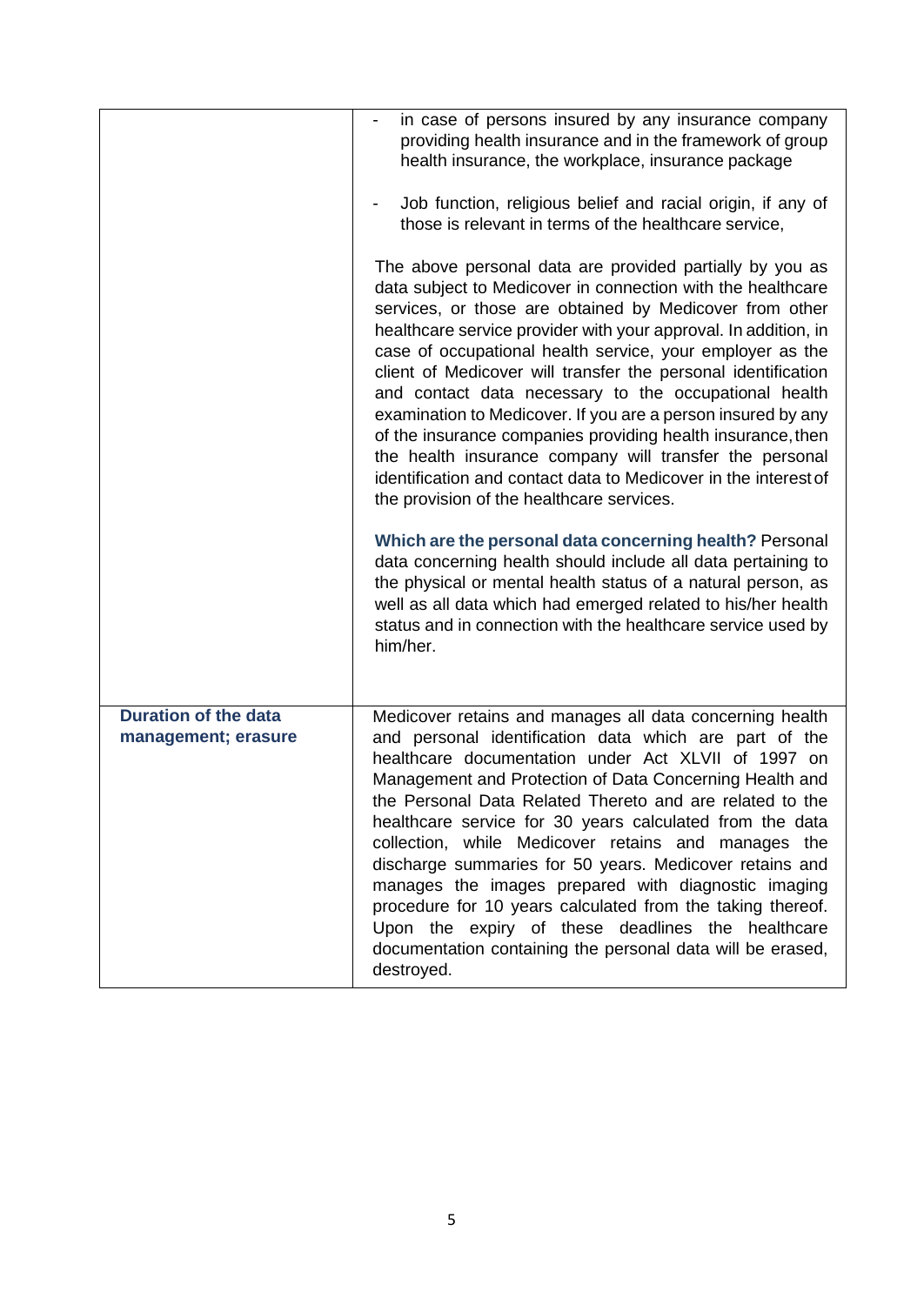| <b>Categories of recipients,</b><br>data transfer | Medicover transfers the personal data to the following<br>recipients:                                                                                                                                                                                                  |
|---------------------------------------------------|------------------------------------------------------------------------------------------------------------------------------------------------------------------------------------------------------------------------------------------------------------------------|
|                                                   | - for the purpose of healthcare services, provision of care,<br>fulfilment of contract, the data necessary thereto, to its<br>healthcare service provider partners (e.g. carrying out<br>laboratory examinations, emergency care, in case of certain<br>special care); |
|                                                   | - to the authorities specified by law, in order to fulfil reporting<br>obligation (e.g. in case of the implantation of an implant, data<br>provision to the Central Implant Register);                                                                                 |
|                                                   | - to authorities, courts specified by law, upon the official<br>inquiry, order thereof, based on the law;                                                                                                                                                              |
|                                                   | - to its data processor providing document archiving,<br>document storage services, based on data processing<br>contract;                                                                                                                                              |
|                                                   | - to its data processor providing server hosting services, based<br>on data processing contract;                                                                                                                                                                       |
|                                                   | - to companies carrying out the delivery of consignments as<br>data processors, the data necessary to the delivery (name<br>and address), based on data processing contract;                                                                                           |
| <b>Consequence of failure to</b>                  | The data provision is necessary for the provision of the                                                                                                                                                                                                               |
| provide data                                      | healthcare services and the fulfilment of the contract,<br>therefore in case of the failure of the data provision, the<br>services cannot be provided or cannot be provided properly.                                                                                  |

## **B. Data management related to complaints**

| <b>Purpose of the data</b><br>management | Complaint management, investigation of the circumstances<br>of the case subject to the complaint and the management of<br>the complaint.                                                                                                                                |
|------------------------------------------|-------------------------------------------------------------------------------------------------------------------------------------------------------------------------------------------------------------------------------------------------------------------------|
| Legal basis of the data<br>management    | Fulfilment of contract (GDPR Article 6(1)(b));<br>Fulfilment of the legal obligation related to compliant<br>management as specified in Act CLIV of 1997 on Healthcare<br>regarding complaint management (GDPR Article 6(1)(c));                                        |
|                                          | Your consent as data subject, which you grant to Medicover<br>by submitting the complaint, in particular if the healthcare<br>service was not used by you but by for example your relative,<br>however, the complaint is submitted by you (GDPR Article<br>$6(1)(a)$ ). |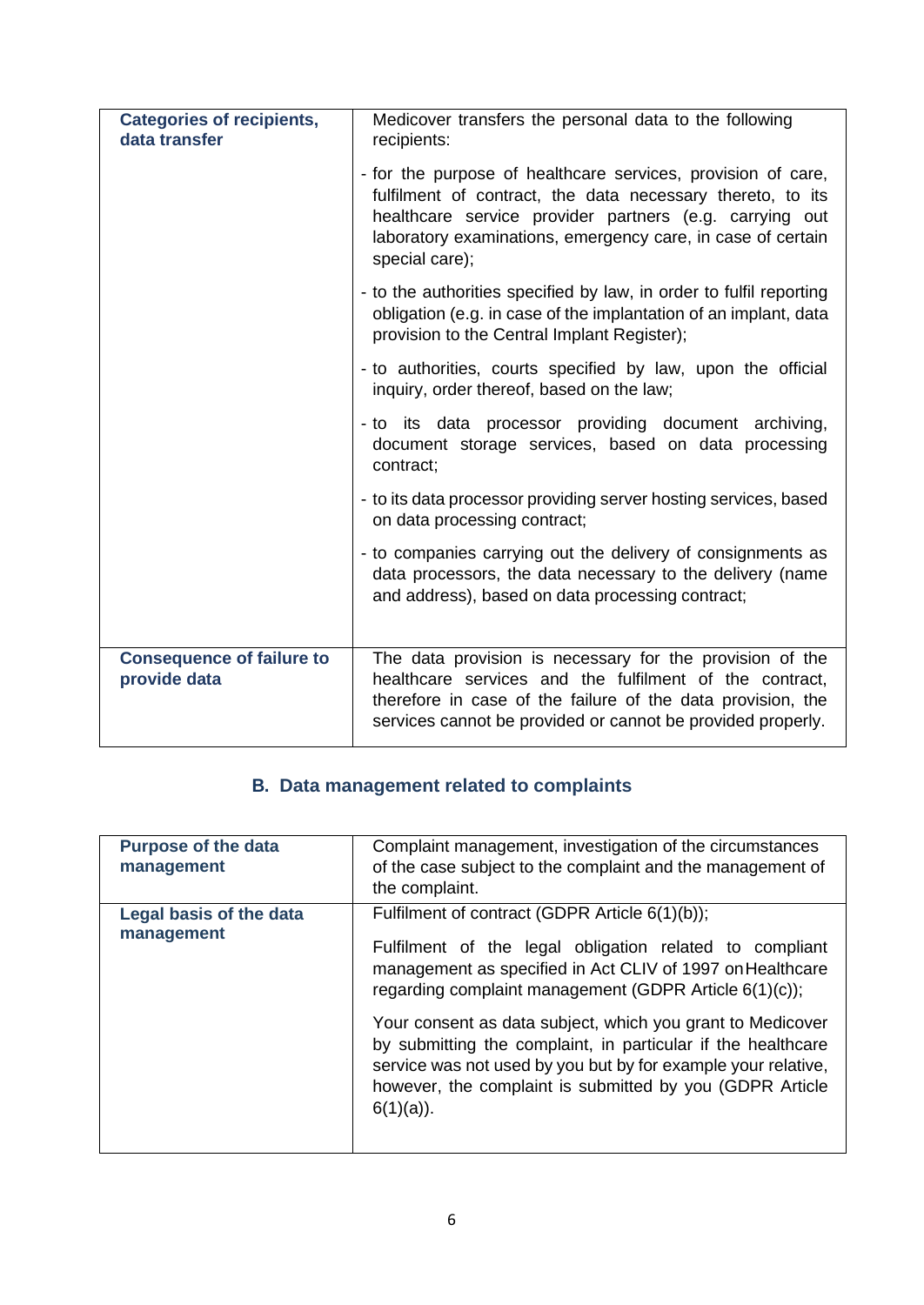| Scope of the personal data<br>concerned              | The personal identification data provided in the complaint by<br>the party submitting the complaint (typically: name, e-mail<br>address, address), as well as the personal data and - as the<br>case may be $-$ the data concerning health included in the<br>complaint.                                                                                                     |
|------------------------------------------------------|------------------------------------------------------------------------------------------------------------------------------------------------------------------------------------------------------------------------------------------------------------------------------------------------------------------------------------------------------------------------------|
| <b>Duration of the data</b><br>management; erasure   | According to Act CLIV of 1997 on Healthcare, the duration of<br>the data management is 5 years calculated from the<br>conclusion of the complaint case, upon the expiry of which<br>deadline the data will be erased, destroyed.                                                                                                                                             |
| <b>Categories of</b><br>recipients, data<br>transfer | Medicover transfers the personal data and $-$ as the case may<br>be - data concerning health related to complaints to the<br>following recipients:                                                                                                                                                                                                                           |
|                                                      | - to its healthcare service provider partners, for the purpose of<br>investigating the circumstances of the healthcare service<br>subject to the complaint;                                                                                                                                                                                                                  |
|                                                      | - to authorities, courts specified by law, upon the official<br>inquiry, order thereof, based on the law;                                                                                                                                                                                                                                                                    |
|                                                      | - to its data processor providing document archiving,<br>document storage services, based on data processing<br>contract;                                                                                                                                                                                                                                                    |
|                                                      | - to companies carrying out the delivery of consignments as<br>data processors, the data necessary to the delivery (name<br>and address), based on data processing contract.                                                                                                                                                                                                 |
|                                                      | In case of persons insured by any insurance company<br>providing health insurance, to the insurance company or the<br>employer, if the complaint was received through any of those<br>and if the data subject granted his/her consent to the personal<br>data being transferred to the insurance company or his/her<br>employer in connection with the complaint management. |
| <b>Consequence of</b><br>failure to<br>provide data  | All relevant data related to the compliant are necessary to<br>manage the complaint and investigate the circumstances. In<br>case of failure to provide data or in case of incomplete data<br>provision, the complaint cannot be managed or cannot be<br>managed properly.                                                                                                   |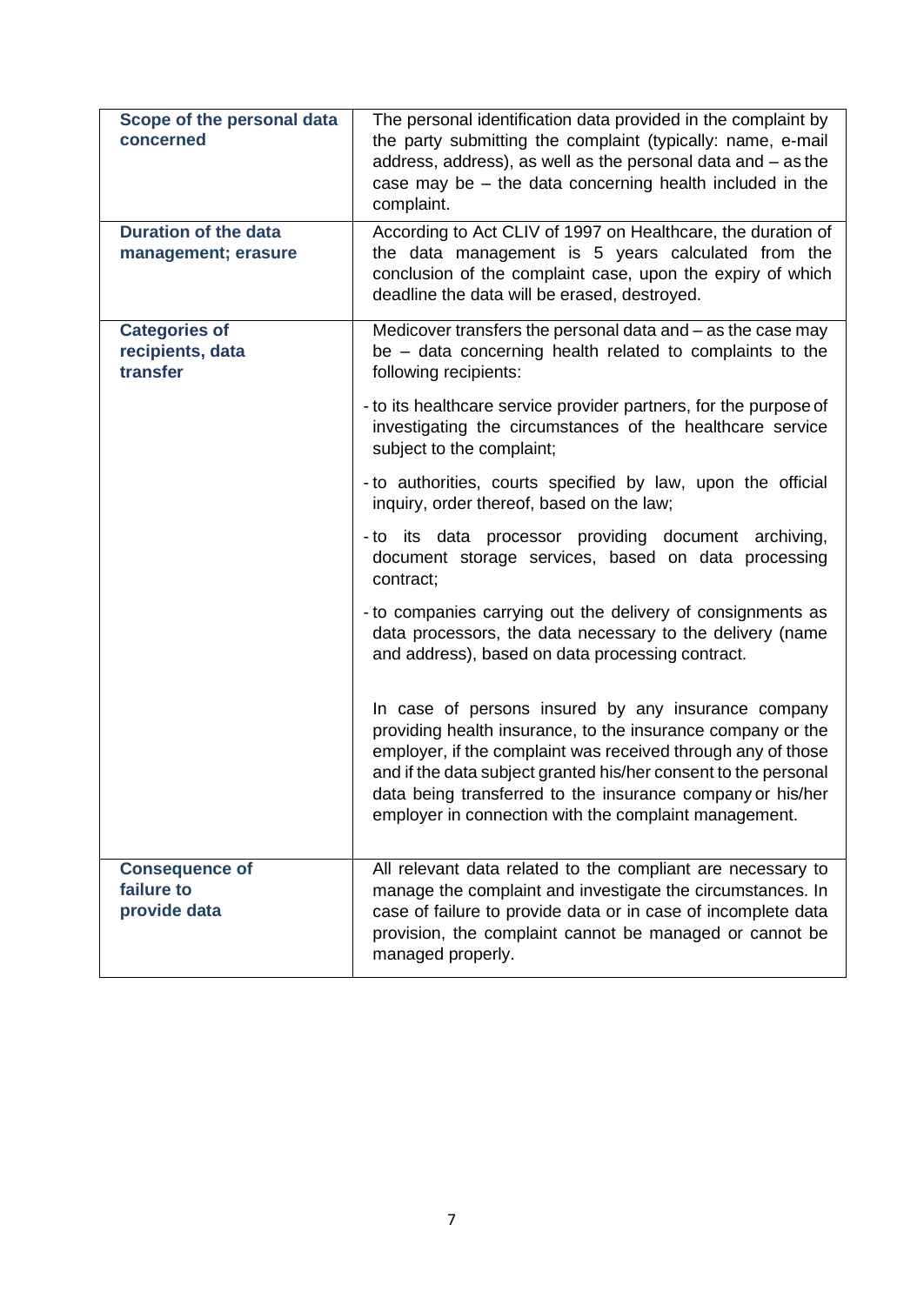# **C. Recording telephone calls**

| <b>Purpose of the data</b><br>management            | The general purpose of recording the telephone calls is to<br>prove the statements made during the call. In case of<br>complaints made via telephone, the purpose is the exact<br>entry, recording of the complaint. In addition, purposes are<br>the provision of services, proper reply to telephone inquiries,<br>as well as the continuous improvement of the quality of the<br>services of Medicover. |
|-----------------------------------------------------|------------------------------------------------------------------------------------------------------------------------------------------------------------------------------------------------------------------------------------------------------------------------------------------------------------------------------------------------------------------------------------------------------------|
| <b>Legal basis of the data</b><br>management        | The legal basis of the data management is your consent as<br>data subject, which you grant by continuing the call after<br>having been notified of the recording (GDPR Article 6(1)(a)).                                                                                                                                                                                                                   |
|                                                     | In addition, another legal basis is the legitimate interest of<br>Medicover related to quality assurance and enforcement of<br>claims (GDPR Article 6(1)(f)).                                                                                                                                                                                                                                              |
| <b>Scope of the personal</b><br>data concerned      | The sound of the data subject and the personal data said<br>during the telephone call made to and had on the +36 1 465<br>3100, the date and time, duration of the call, as well as the<br>telephone number.                                                                                                                                                                                               |
| <b>Duration of the data</b><br>management; erasure  | The duration of the data management is consistent with the<br>period of limitation (claim enforcement deadline - 5 years<br>calculated from the end of the call; in case of complaints,<br>calculated from the conclusion of the complaint case), upon<br>the expiry of which period the data will be erased, destroyed                                                                                    |
| <b>Categories of</b>                                | Medicover transfers the personal data provided during the<br>telephone call to the following recipients:                                                                                                                                                                                                                                                                                                   |
| recipients, data transfer                           | - to authorities, courts specified by law, upon the official<br>inquiry, order thereof, based on the law.                                                                                                                                                                                                                                                                                                  |
| <b>Consequence of</b><br>failure to<br>provide data | In case of complaints made via telephone, in case of failure<br>to provide data or in case of incomplete data provision, the<br>complaint cannot be managed or cannot be managed<br>properly. In other cases, without the provision of the personal<br>data the request of the data subject cannot be fulfilled, and<br>the question concerning such person cannot be answered.                            |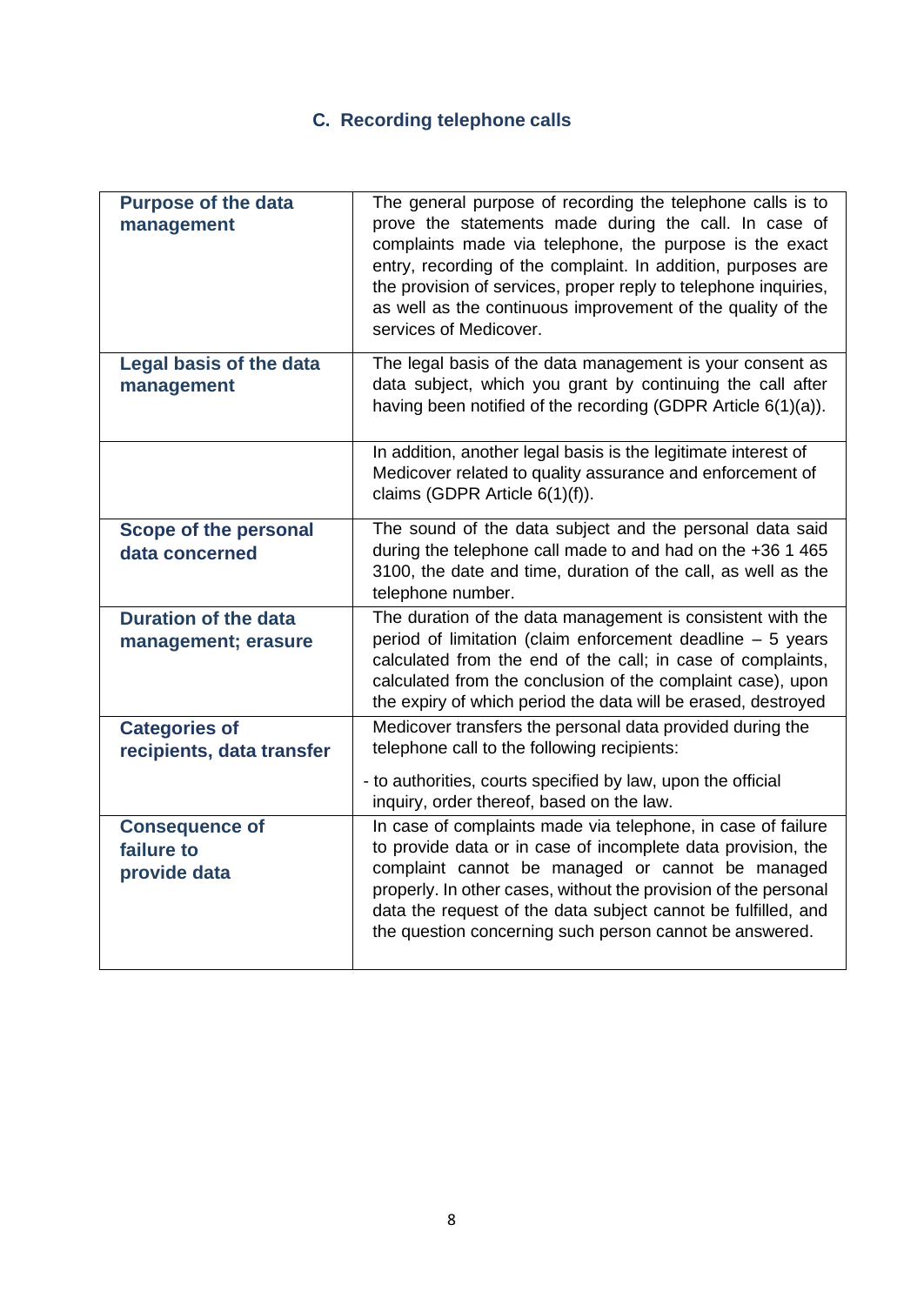## **D. Data management related to other inquiries, client satisfaction questionnaire, as well as correspondence**

| <b>Purpose of the data</b><br>management           | The purposes of the data management is correspondence,<br>and as the case may be, the fulfilment of the contract<br>concluded with Medicover, provision of services, collection<br>and evaluation of feedback related to the quality of the<br>service, and thereby the improvement of the level of standard<br>of the service. In other cases, the purpose is replying to<br>notifications, inquiries and questions.                                                                                                                                                                                                                                                                 |
|----------------------------------------------------|---------------------------------------------------------------------------------------------------------------------------------------------------------------------------------------------------------------------------------------------------------------------------------------------------------------------------------------------------------------------------------------------------------------------------------------------------------------------------------------------------------------------------------------------------------------------------------------------------------------------------------------------------------------------------------------|
| <b>Legal basis of the data</b><br>management       | In case of the persons specified by the contractual partners<br>of Medicover as contact person in the contract, the legal basis<br>of the data management is the legitimate interest of<br>Medicover and the contractual partner thereof related to the<br>fulfilment of the contract (GDPR Article $6(1)(f)$ ).<br>In case of other notifications, inquiries, questions and in case<br>of the completion of the client satisfaction questionnaire, your<br>consent as data subject, which you grant Medicover by<br>sending the inquiry, completing and signing the questionnaire<br>(GDPR Article 6(1)(a)).                                                                         |
| Scope of the personal data<br>concerned            | The<br>name<br>(work) telephone number,<br>(work) e-mail address,<br>further personal data included in the inquiry, notification or<br>client satisfaction questionnaire<br>of the person specified as contact person in the contract, as<br>well as any person who contacts Medicover with any<br>notification, inquiry or question, request (directly or through<br>the interface to be found at the following websites edited by<br>the data processor or Medicover:<br>medicover.hu or<br>medicoverkorhaz.hu,<br>medicoverdiagnosztika.hu,<br>medicoverszuleszet.hu,<br>cafeteria.medicover.hu,<br>or<br>mysurgeryabroad.com, or through other web interface such<br>as Chatbox). |
| <b>Duration of the data</b><br>management; erasure | In respect of the personal data of the contractual contact<br>person, the data management lasts until the expiry of the<br>period of limitation (claim enforcement deadline - 5 years)<br>during the term and after the termination of the contract<br>concerned In other cases the duration of the data<br>management is 5 years following the receipt of the inquiry<br>(period of limitation), upon the expiry of which period the data<br>will be erased, destroyed.                                                                                                                                                                                                              |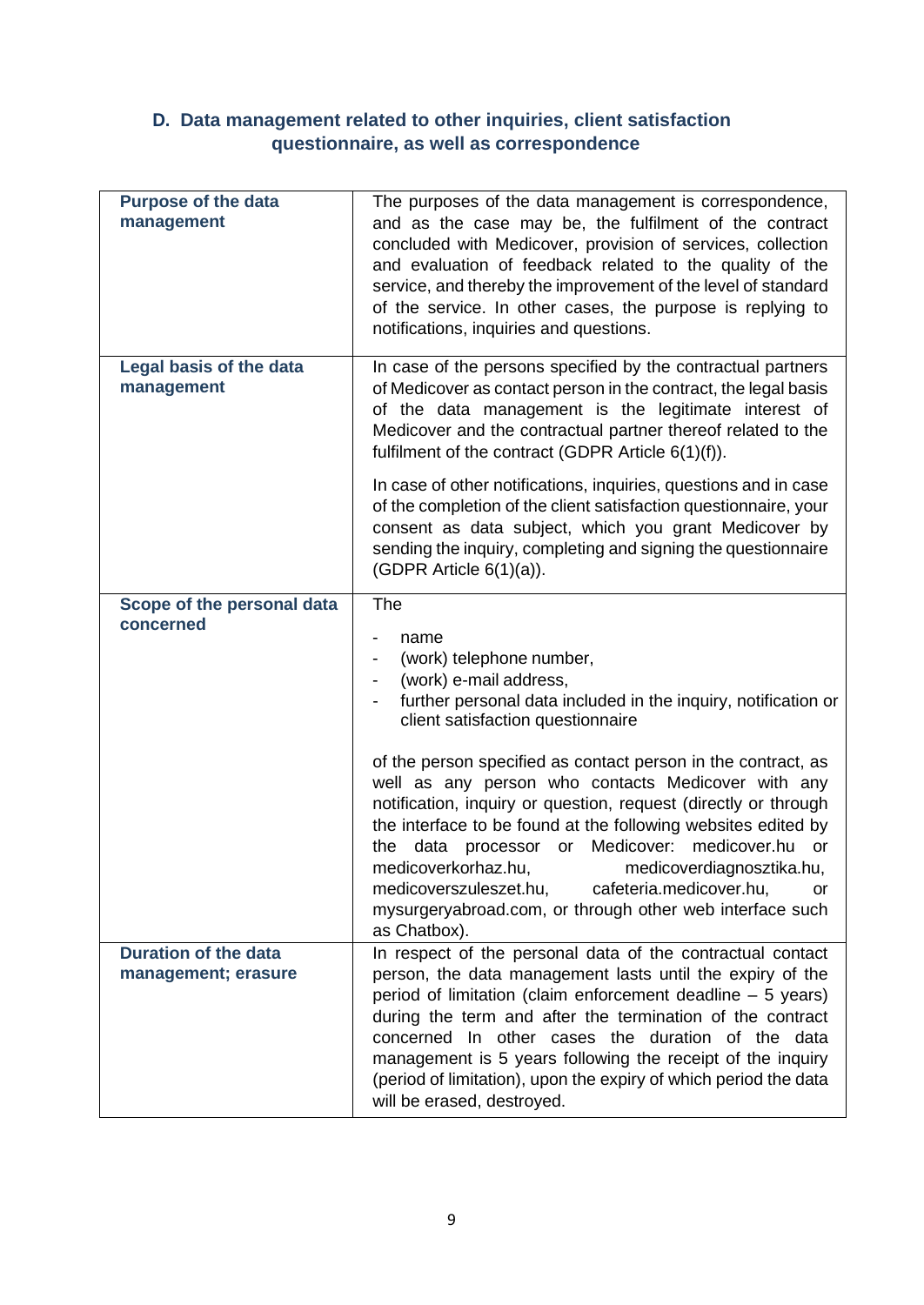| <b>Categories of recipients,</b><br>data transfer   | Medicover transmits the personal data to the following<br>recipients:                                                                                                   |
|-----------------------------------------------------|-------------------------------------------------------------------------------------------------------------------------------------------------------------------------|
|                                                     | - to authorities, courts specified by law, upon the official<br>inquiry, order thereof, based on the law;                                                               |
|                                                     | - to its data processor providing document archiving,<br>document storage services, based on data processing<br>contract.                                               |
|                                                     | The data provided on the websites operated by Medicover<br>may also be accessed by the creator, editor of the website<br>concerned, as the data processor of Medicover. |
| <b>Consequence of</b><br>failure to<br>provide data | In the absence of contact person data, correspondence<br>becomes impossible.                                                                                            |

## **E. Management of the data of persons applying to job advertisements and data management related to recruitment database**

| <b>Purpose of the data</b><br>management     | Filling vacant positions, establishment of own recruitment<br>database.                                                                                                                                             |
|----------------------------------------------|---------------------------------------------------------------------------------------------------------------------------------------------------------------------------------------------------------------------|
| <b>Legal basis of the data</b><br>management | The legal basis of the data management is your consent<br>as applicant, which you grant Medicover by submitting<br>your application (GDPR Article $6(1)(a)$ ).                                                      |
|                                              | In other cases the legal basis is the legitimate interest of<br>Medicover related to filling the vacant positions (GDPR)<br>Article $6(1)(f)$ ).                                                                    |
| Scope of the personal data<br>concerned      | In case of applicants, the data received directly from the<br>applicant or through any of the employment websites:                                                                                                  |
|                                              | name;<br>contact data (telephone number, e-mail address);<br>all personal data disclosed by the applicant in his/her<br>curriculum vitae in connection with his/her<br>application.                                 |
|                                              | In case of persons included in the recruitment database of<br>Medicover:                                                                                                                                            |
|                                              | name;<br>and the personal data which the data subject publishes<br>regarding himself/herself on the social networking<br>sites, employment websites (e.g. data related to<br>qualification, professional practice). |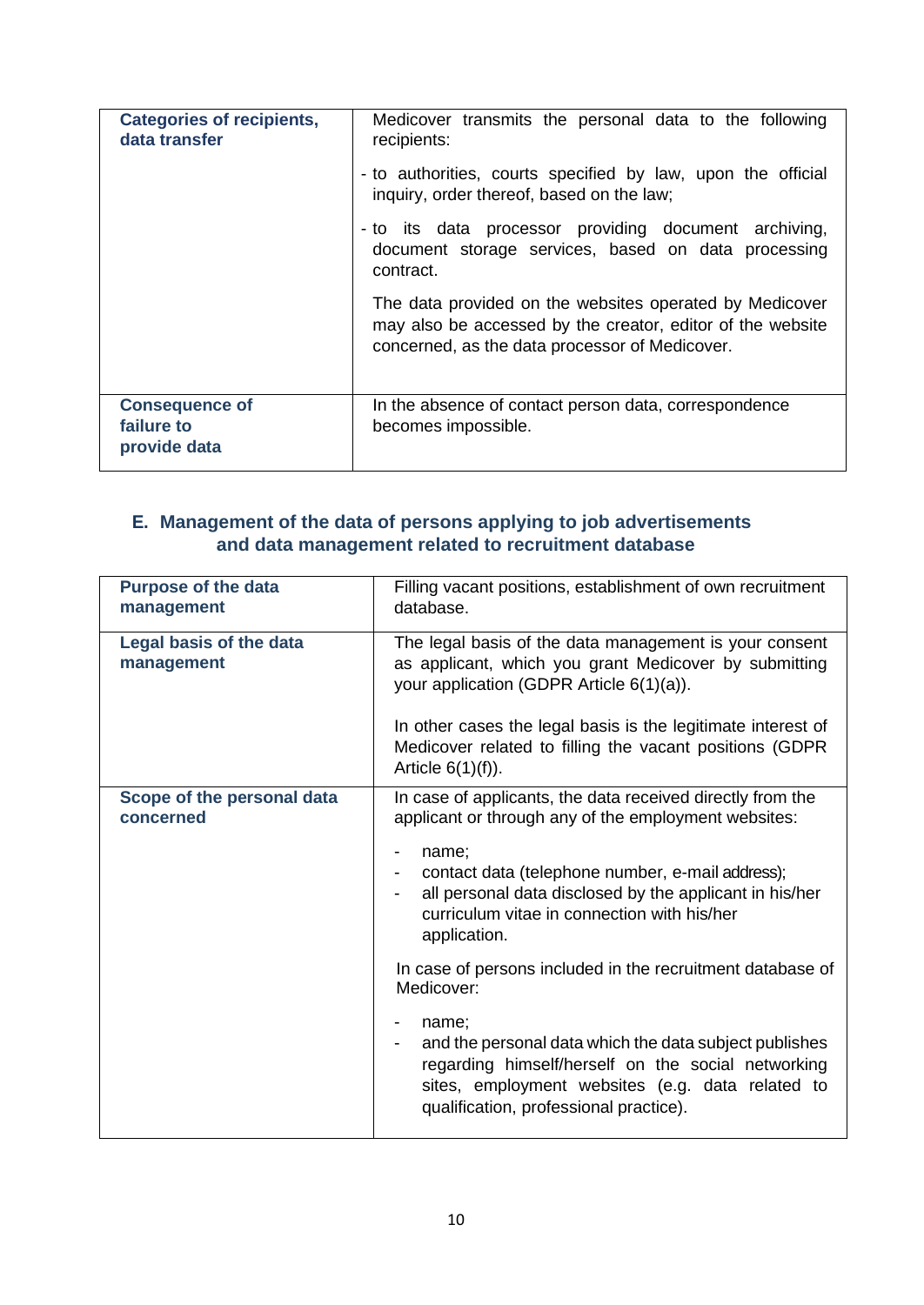| <b>Duration of the data</b><br>management; erasure  | In case of unsuccessful application, 2 years after the<br>submission of the application, and in case of persons<br>included in the recruitment database, 2 years after the<br>entry of the data into Medicover's own recruitment<br>database. Afterwards, the data will be erased, destroyed. |
|-----------------------------------------------------|-----------------------------------------------------------------------------------------------------------------------------------------------------------------------------------------------------------------------------------------------------------------------------------------------|
| <b>Categories of recipients,</b><br>data transfer   | The personal data of the applicants, as well as the data of<br>the persons included in its own recruitment database may<br>be transferred by Medicover to its subsidiaries, as well as<br>to Medicover Försakrings AB (Publ) Branch Office in<br>Hungary.                                     |
| <b>Consequence of</b><br>failure to<br>provide data | Regarding applicants, incomplete data provision does not<br>allow the application to be evaluated successfully.                                                                                                                                                                               |

## **F. Newsletter service, contact for direct marketing purposes**

<span id="page-10-0"></span>

| <b>Purpose of the data</b><br>management            | Direct marketing, promotion of the services of Medicover,<br>facilitating the use of the services of Medicover.                                              |
|-----------------------------------------------------|--------------------------------------------------------------------------------------------------------------------------------------------------------------|
| Legal basis of the data<br>management               | Your consent as data subject, and the legitimate interest<br>of Medicover related to direct marketing.                                                       |
| Scope of the personal data<br>concerned             | The following data provided by you as data subject:<br>name,<br>e-mail address.                                                                              |
| <b>Duration of the data</b><br>management; erasure  | Medicover manages the personal data until objection to the<br>data management or the withdrawal of the consent.                                              |
| <b>Categories of recipients,</b><br>data transfer   | Medicover transfers the personal data exclusively to<br>authorities, courts specified by law, upon the official<br>inquiry, order thereof, based on the law. |
| <b>Consequence of</b><br>failure to<br>provide data | In case of failure to provide data, the newsletter service<br>cannot be provided.                                                                            |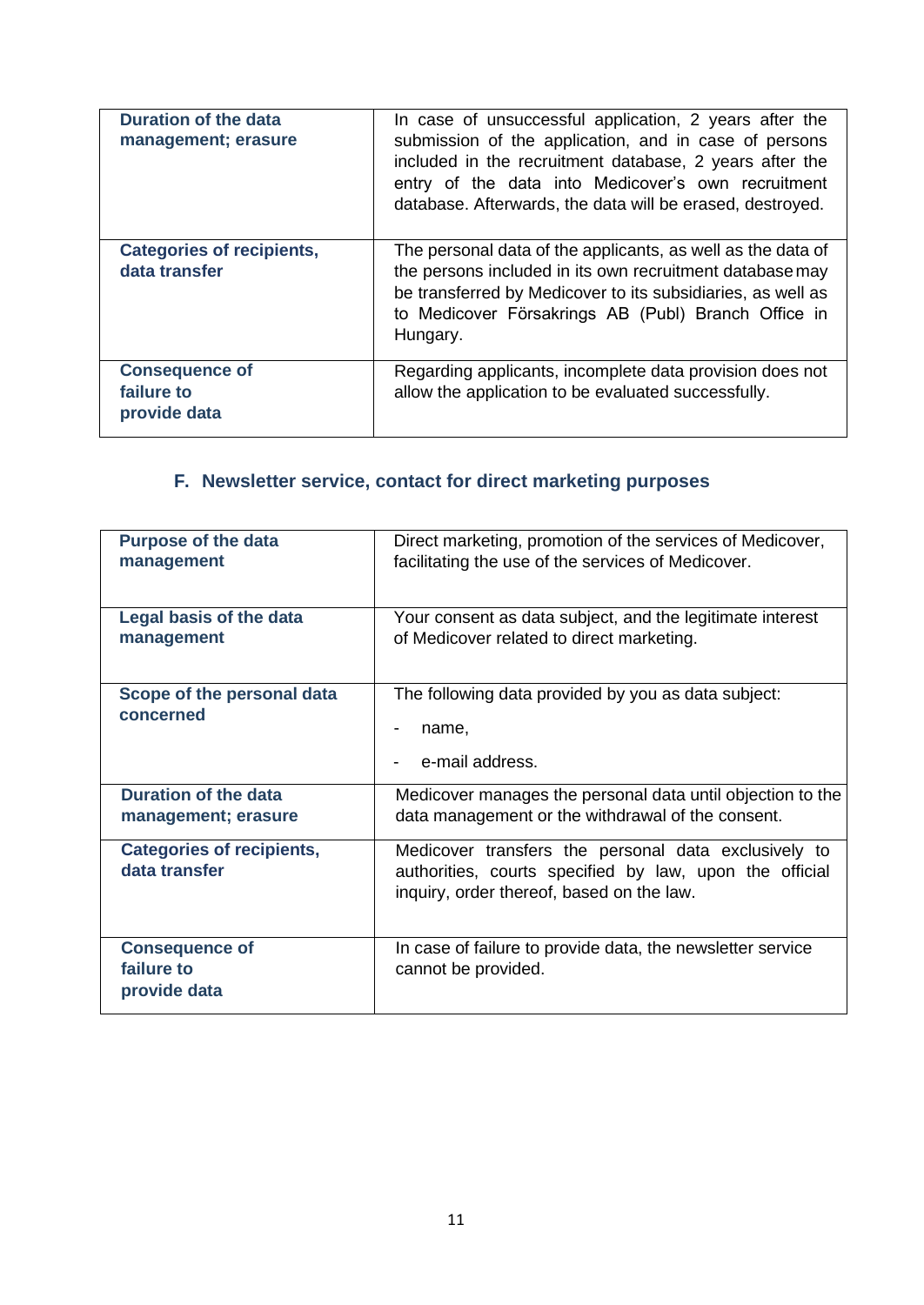## **G. Data management related to the operation of the electronic property security system**

<span id="page-11-0"></span>

| <b>Purpose of the data</b><br>management            | For the purpose of property security, Medicover operates<br>camera system in the Medicover Hospital (H-1134<br>Budapest, Váci út 29-31.), on the premises of the<br>Medicover Eiffel Clinic (H-1062 Budapest, Teréz krt. 55-<br>57.) and the Medicover Clinic - Szeged (H-6723, Szeged,<br>Felső Tisza - Part 25.), in the client waiting rooms. No<br>cameras are installed in the examination and consultation<br>rooms, and in the hospital rooms. |
|-----------------------------------------------------|-------------------------------------------------------------------------------------------------------------------------------------------------------------------------------------------------------------------------------------------------------------------------------------------------------------------------------------------------------------------------------------------------------------------------------------------------------|
| Legal basis of the data<br>management               | The legal basis of the data management is the consent of<br>the data subject, which is granted by entering the rooms<br>monitored by cameras, as well as the legitimate interest of<br>Medicover related to property security.                                                                                                                                                                                                                        |
| Scope of the personal data<br>concerned             | In this regard the personal data managed by Medicover<br>are the video recordings made of the data subject, the<br>behaviour of the data subject seen in the record, as well<br>as the data and time of the recording.                                                                                                                                                                                                                                |
| <b>Duration of the data</b><br>management; erasure  | In accordance with Act CXXXIII of 2005 on The Rules of<br>Personal and Property Security Activity and Private<br>Investigator Activity, in the absence of use by any authority<br>or court, Medicover erases the record after three working<br>days calculated from the recording.                                                                                                                                                                    |
| <b>Categories of recipients,</b><br>data transfer   | Medicover transfer the camera record exclusively to<br>authorities, courts specified by law, upon the official<br>inquiry, order thereof, based on the law.                                                                                                                                                                                                                                                                                           |
| <b>Consequence of</b><br>failure to<br>provide data | In case of failure to provide data, no service may be<br>provided at those healthcare service sites where cameras<br>are installed.                                                                                                                                                                                                                                                                                                                   |

Medicover stores the camera records solely in its closed premises, on its own servers, while taking increased data security measures. The record cannot be accessed by unauthorized persons, only by its employees, contributors of Medicover and those data processors of Medicover which fulfil the property security tasks (based on data processing contract), to the extent necessary to fulfil their tasks. You as data subject may request that Medicover shall not destroy the camera record until the inquiry of the court or authority, but for no more than 30 days, provided that it is necessary for the enforcement of your right or legitimate interest (e.g. in order to investigate the circumstances of any possible criminal offence). You as data subject may request a copy of only those camera records which do not show any other person or in which no other person is recognizable.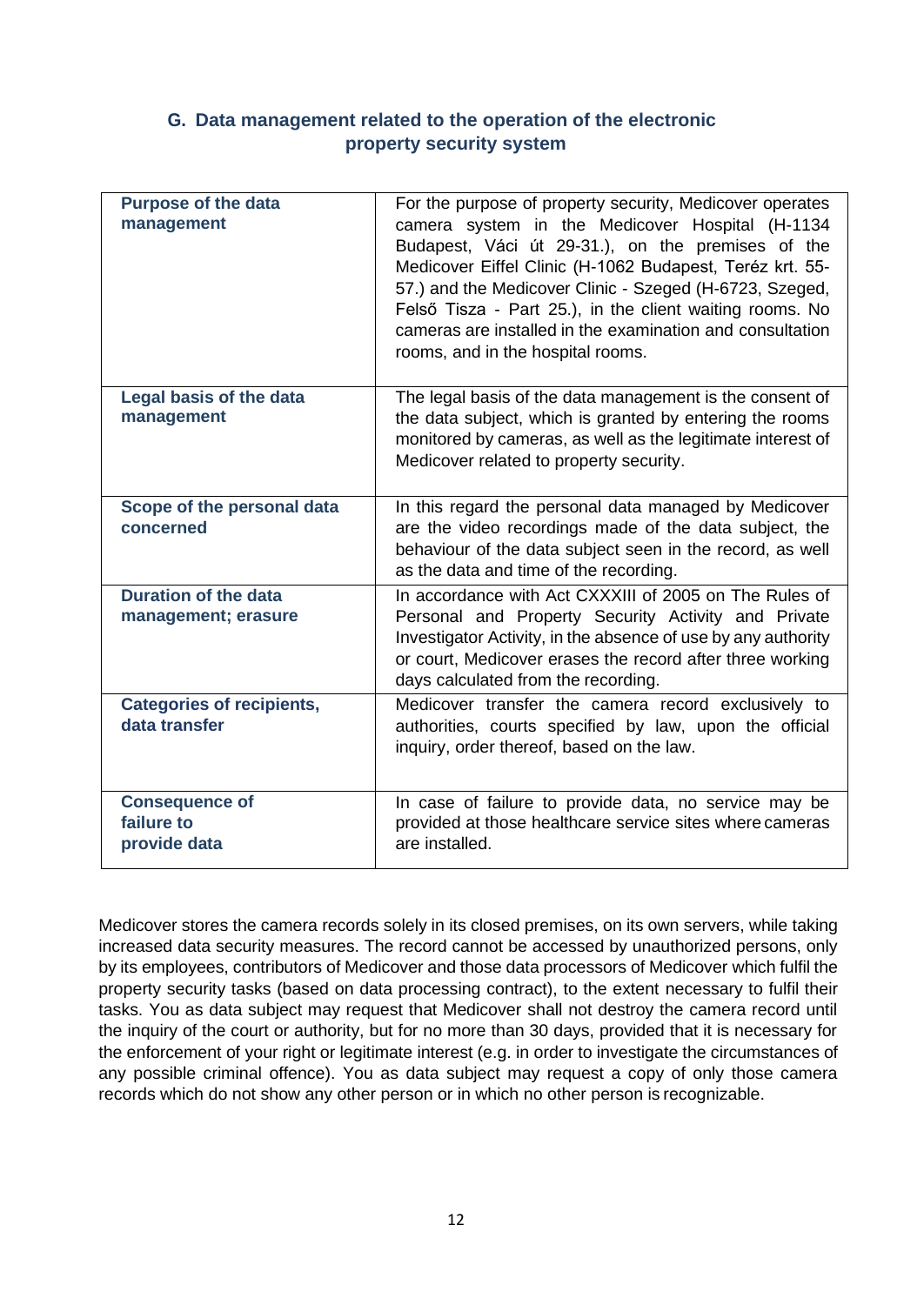## **H. Data management related to profiles created on social networking websites**

<span id="page-12-0"></span>

| <b>Purpose of the data</b><br>management            | The operation, moderation of the social network profiles<br>(Facebook, LinkedIn) of Medicover, the presentation of the<br>services of Medicover, the continuous improvement of the<br>services of Medicover through the analysis of the                                                                                                                                                                                                                                           |
|-----------------------------------------------------|-----------------------------------------------------------------------------------------------------------------------------------------------------------------------------------------------------------------------------------------------------------------------------------------------------------------------------------------------------------------------------------------------------------------------------------------------------------------------------------|
| Legal basis of the data<br>management               | traffic data.<br>On the one hand, the legal basis of the datamanagement<br>is your consent as data subject, which you grant by e.g.<br>entering the website, or writing opinions or comment made<br>to the posts of Medicover (GDPR Article 6(1)(a)).<br>On the other hand, the legitimate interest of Medicover<br>related to the appropriate operation, moderation of its<br>social networking profile (e.g. related to deleting offensive<br>comments) (GDPR Article 6(1)(f)). |
| Scope of the personal data<br>concerned             | Name and all the personal data which the data subject<br>publishes about himself/herself on the social networking<br>sites and related to his/her Medicover social networking<br>profile, or writes in any comment.                                                                                                                                                                                                                                                               |
| <b>Duration of the data</b><br>management; erasure  | After the expiry of 5 years (general period of limitation)<br>calculated from the entry to the website or the writing of<br>the comment at the latest, the personal data (including the<br>comments) will be erased.                                                                                                                                                                                                                                                              |
| <b>Categories of recipients,</b><br>data transfer   | The data obtained by Medicover in connection with the<br>operation of its profile pages created on the social<br>networking will not be transferred by Medicover to any<br>party.                                                                                                                                                                                                                                                                                                 |
| <b>Consequence of</b><br>failure to<br>provide data | The failure to provide data has no consequence.                                                                                                                                                                                                                                                                                                                                                                                                                                   |

## <span id="page-12-1"></span>**3. Information you should know about cookies**

#### **A. What are cookies?**

A cookie is a small data which is put on your device (computer, telephone, tablet) when visiting or browsing a website.

Cookies could serve various purposes. Most commonly, cookies collect data on the use and traffic of the website visited in order to improve the user experience, and in the interest of placing targeted advertisements.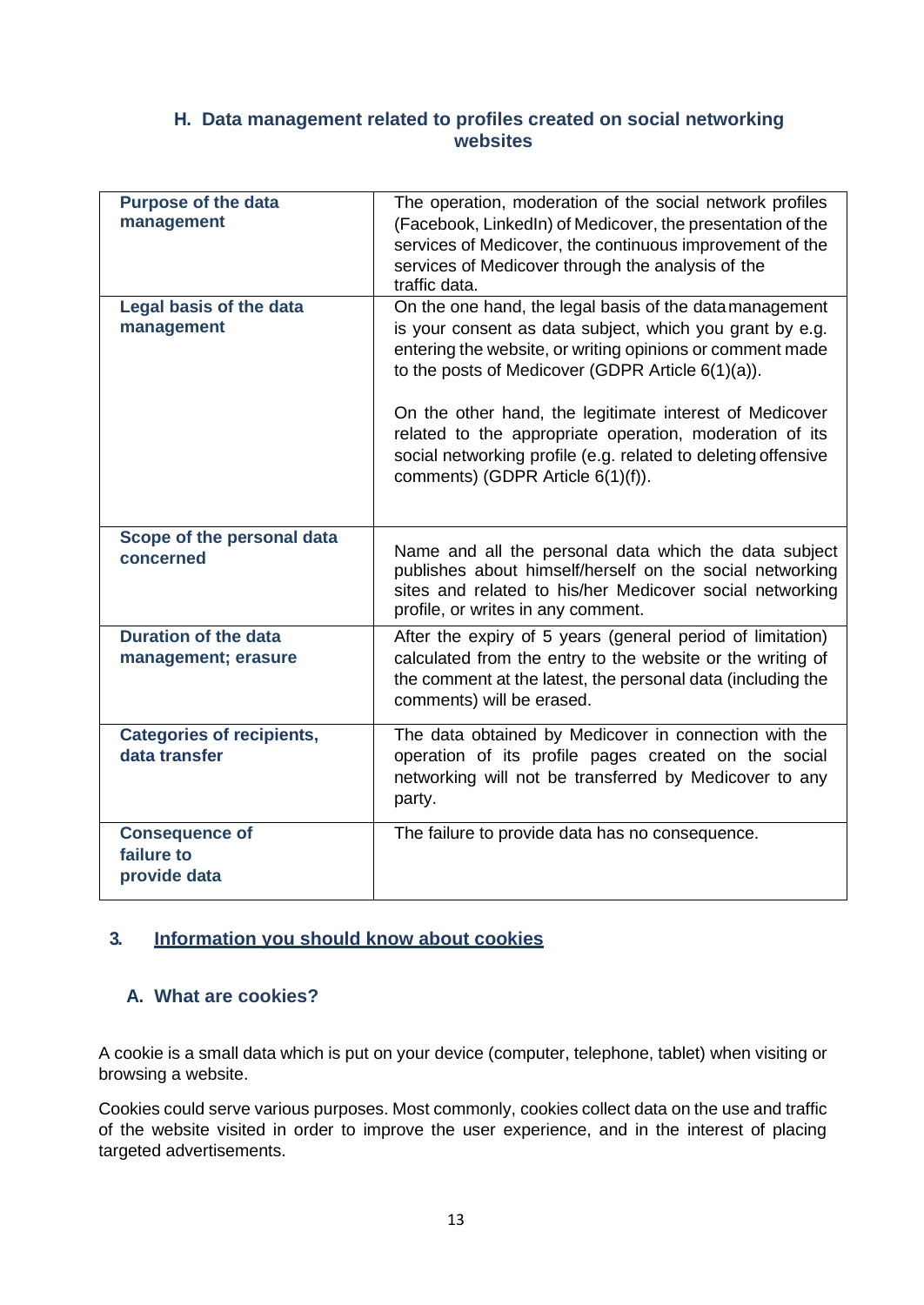Cookies are not suitable for identifying the visitor of the website personally, they are suitable solely for recognizing the device (computer, telephone, tablet) of the visitor. Cookies are also not suitable for running programmes or viruses.

## <span id="page-13-0"></span>**B. For which purposes and what kind of cookies are used by the websites operated by Medicover?**

Medicover uses cookies on the following websites which are operated by Medicover:

- medicover.hu
- medicoverdiagnosztika.hu
- medicoverkorhaz.hu
- [medicoverszuleszet.hu](https://medicoverszuleszet.hu/)
- hirek.medicover.hu
- cafeteria.medicover.hu
- mysurgeryabroad.com, and
- online.medicover.hu

In respect of the above websites, Medicover uses the following external cookies originating from third parties, i.e. cookies which were created not by Medicover but by an external service provider.

| <b>Cookie</b>            | Function of the cookie and the data collected<br>by the cookie                                                                                                                                                                                                                                                                                                                                                                                  |
|--------------------------|-------------------------------------------------------------------------------------------------------------------------------------------------------------------------------------------------------------------------------------------------------------------------------------------------------------------------------------------------------------------------------------------------------------------------------------------------|
| Google Adwords cookies   | These cookies collect data about the visits to the<br>websites of Medicover (e.g. the sub-sites visited). For<br>remarketing purposes, i.e. these cookies allow targeted<br>Medicover advertisements to be displayed for you on<br>other websites, based on your visits to the websites of<br>Medicover.                                                                                                                                        |
| Google Analytics cookies | These cookies collect statistical data on the visits to the<br>websites of Medicover in order to prepare analyses on<br>the use and traffic of the websites (e.g. subs-sites<br>visited, number of visitors, their approximate<br>geographic location, etc.). Medicover uses the<br>statistical data obtained through the Google Analytics<br>service about the traffic and the use of the website for<br>developing the websites of Medicover. |
| Facebook cookies         | These cookies collect statistical data on the use of the<br>websites of Medicover as well (e.g. subs-sites visited),<br>in order to allow targeted Medicover advertisements to<br>be displayed for you on the surface of Facebook.                                                                                                                                                                                                              |

You may find further information about the above cookies on the following websites:

<https://policies.google.com/technologies/types>

[https://developers.google.com/analytics/devguides/collection/analyticsjs/cookie-](https://developers.google.com/analytics/devguides/collection/analyticsjs/cookie-usage)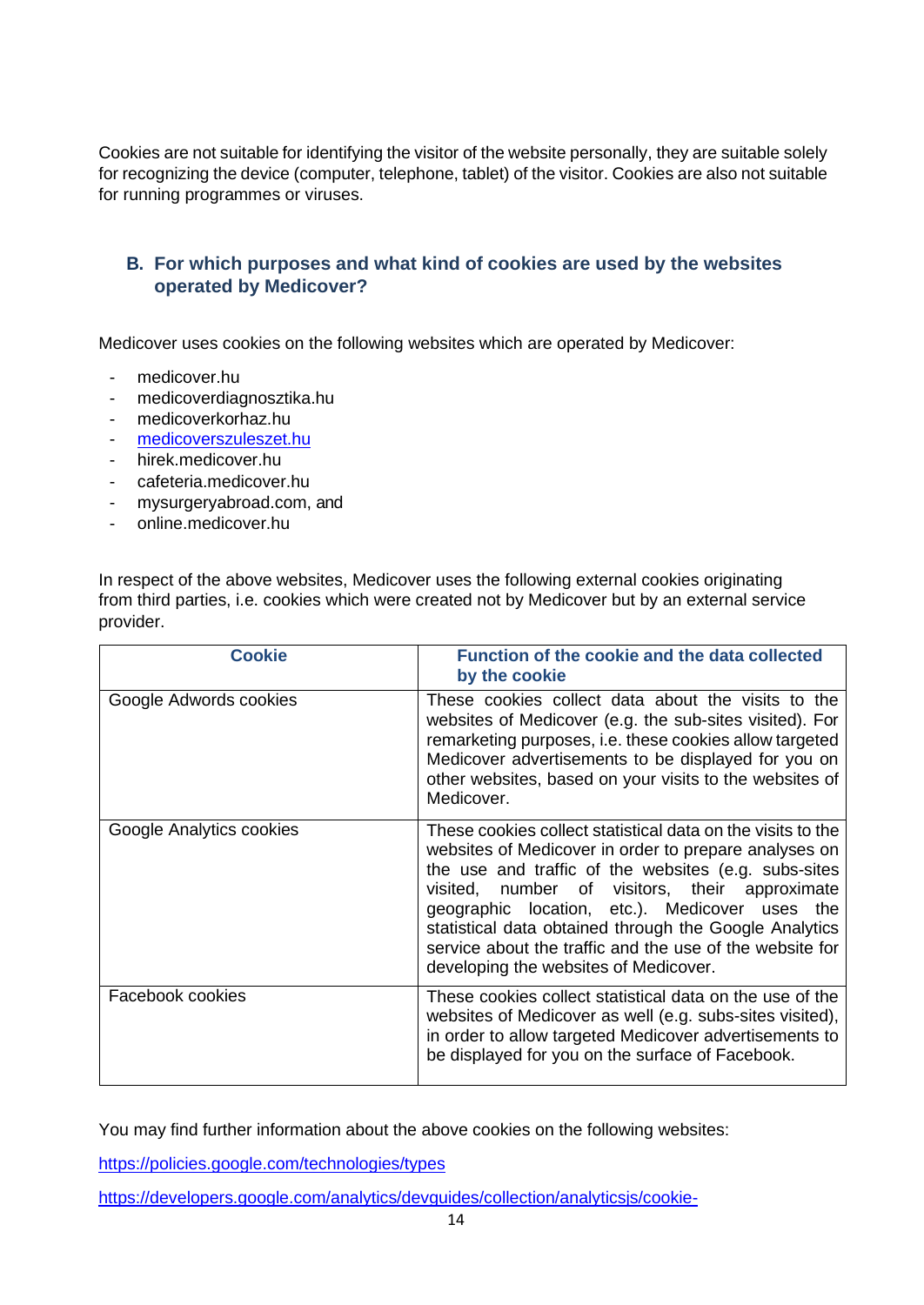[usage](https://developers.google.com/analytics/devguides/collection/analyticsjs/cookie-usage) <https://www.facebook.com/help/cookies/>

## **C. How long are cookies stored and how can they be deleted?**

<span id="page-14-0"></span>The above cookies are placed on your device used for browsing, upon your approval given during visiting the websites of Medicover, i.e. with your consent. Their life span varies, but cookies are automatically deleted after 2 years of the placement thereof at the latest. At the same time, you may delete the cookies at any time, and you may at any time set your browser so that it blocks the use of cookies. At the following links, you may get information on the deletion and blocking of cookies in case of the most commonly used browsers.

#### [Google Chrome](https://support.google.com/accounts/answer/61416?hl=hu)

[Firefox](https://support.mozilla.org/hu/kb/sutik-informacio-amelyet-weboldalak-tarolnak-szami?redirectlocale=hu&amp%3Bredirectslug=S%C3%BCtik%2Bkezel%C3%A9se)

#### [Microsoft Internet Explorer](https://support.microsoft.com/hu-hu/help/17442/windows-internet-explorer-delete-manage-cookies)

However, if you block the cookies, the Medicover websites may function not as planned and not optimally in your browser.

#### <span id="page-14-1"></span>**4. Which rights may be exercised related to the management of personal data?**

You have the right to:

- information, access to your personal data, request copies
- the rectification of your personal data,
- withdraw your consent granted to the data management, the erasure of your personal data, i.e. 'to be forgotten',
- object to the data management,
- restrict the data management,
- data portability, and
- legal remedy.

## <span id="page-14-2"></span>**A. Right to information**

In addition to the information detailed in Section 2, using the contact details provided in Section 1, you may request specific information related to you from Medicover regarding whether Medicover manages any of your personal data, for which purpose and on what legal basis, for how long, as well as you may request information as to how Medicover obtained your personal data, whether Medicover transferred or provided access to the personal data to any third party, and if yes, then to whom, when, for what purpose. You may also request concrete information on your rights related to the data management. Medicover provides the information for free, however, where requests from a data subject are manifestly unfounded or excessive, in particular because of their repetitive character, then – using the opportunity provided by the applicable law – Medicover may (taking into account the administrative costs of providing the information or communication or taking the action requested) charge a reasonable fee or may refuse to act on the request for information.

You may request to be provided with the copy made of your personal data, in electronic or other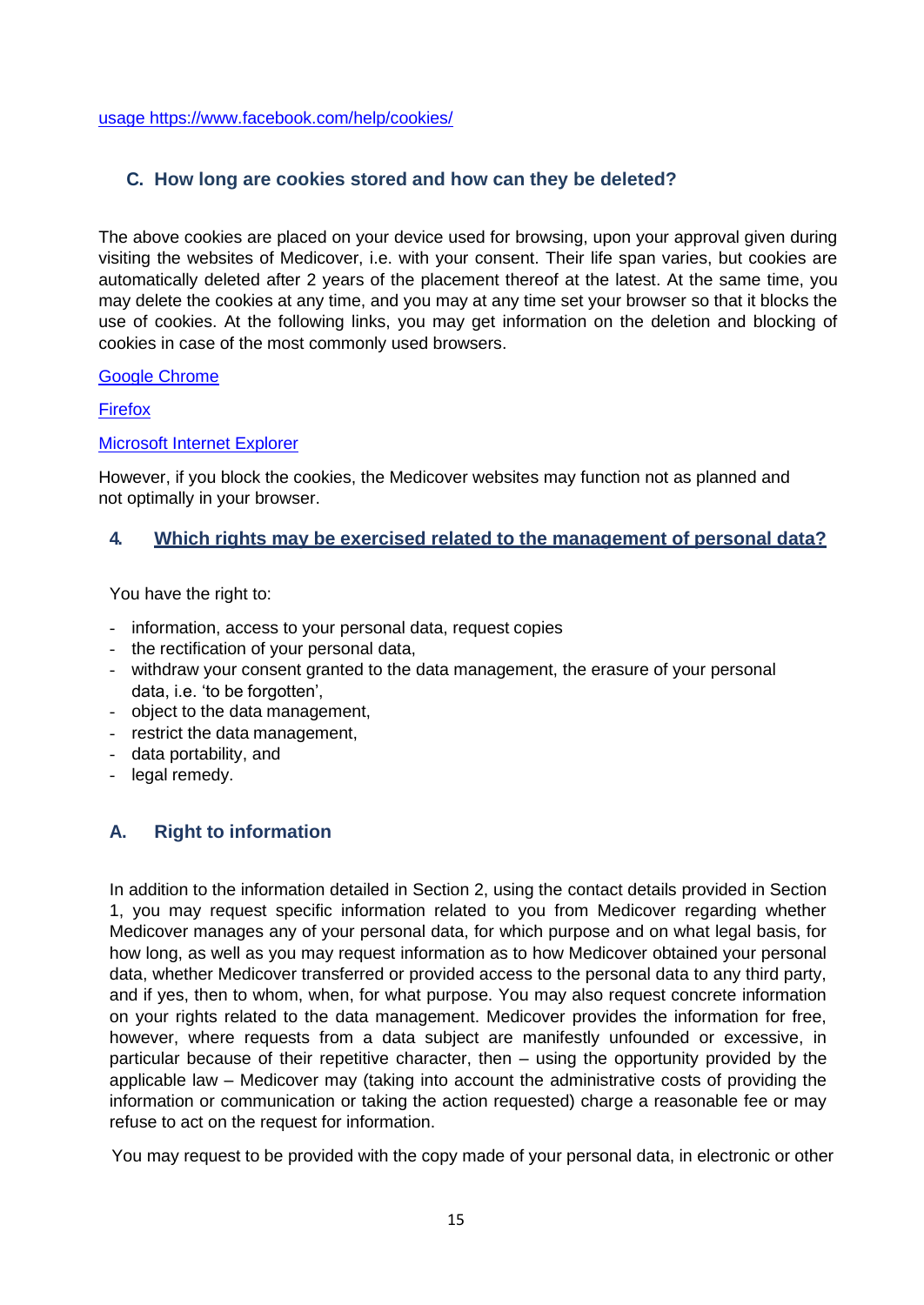(in particular paper) format, as consideration of which – using the opportunity provided by the applicable law – Medicover may charge a reasonable fee (based on administrative costs).

Medicover will fulfil with your request for information while respecting the rights of others (in particular the trade secret and the right to the protection of intellectual property).

### <span id="page-15-0"></span>**B. Right to rectification**

If you become aware that any of your personal data (therefore in particular e.g. contact data, e-mail address, telephone number) managed by Medicover and stored in its system is incorrect (e.g. due to typo) or incomplete, then upon your request sent to the contact details specified in Section 1, Medicover will amend your incomplete personal data in its systems, and will rectify your incorrect personal data. In addition, Medicover will also notify all those third parties of the rectification to whom Medicover transferred your personal data, except if it is impossible or would require disproportionate effort.

## <span id="page-15-1"></span>**C. Withdrawal of the consent granted to the data management; right to erasure, 'to be forgotten'**

You may withdraw your consent to the data management granted at any time, which however does not affect the lawfulness of the data management preceding the withdrawal.

If you withdraw your consent to the data management granted and

- there is no other legal basis for the data management, or
- the purpose of the data management ceased, or
- if the data management is unlawful, or
- the data shall be erased under the law.
- then upon your request sent to the contact details specified in Section 1, Medicover will erase your personal data from its systems or will destruct your personal data permanently. In addition, Medicover will also notify all those third parties of the erasure to whom Medicover transferred your personal data, except if it is impossible or would require disproportionate effort.

### <span id="page-15-2"></span>**D. Right to object**

If the data management is based on the legitimate interest of Medicover or any other third party, then you have the right to object to the data management through the contact details specified in Section 1, in which case Medicover will no longer manage your personal data, except if the data management is justified by any compelling legitimate ground.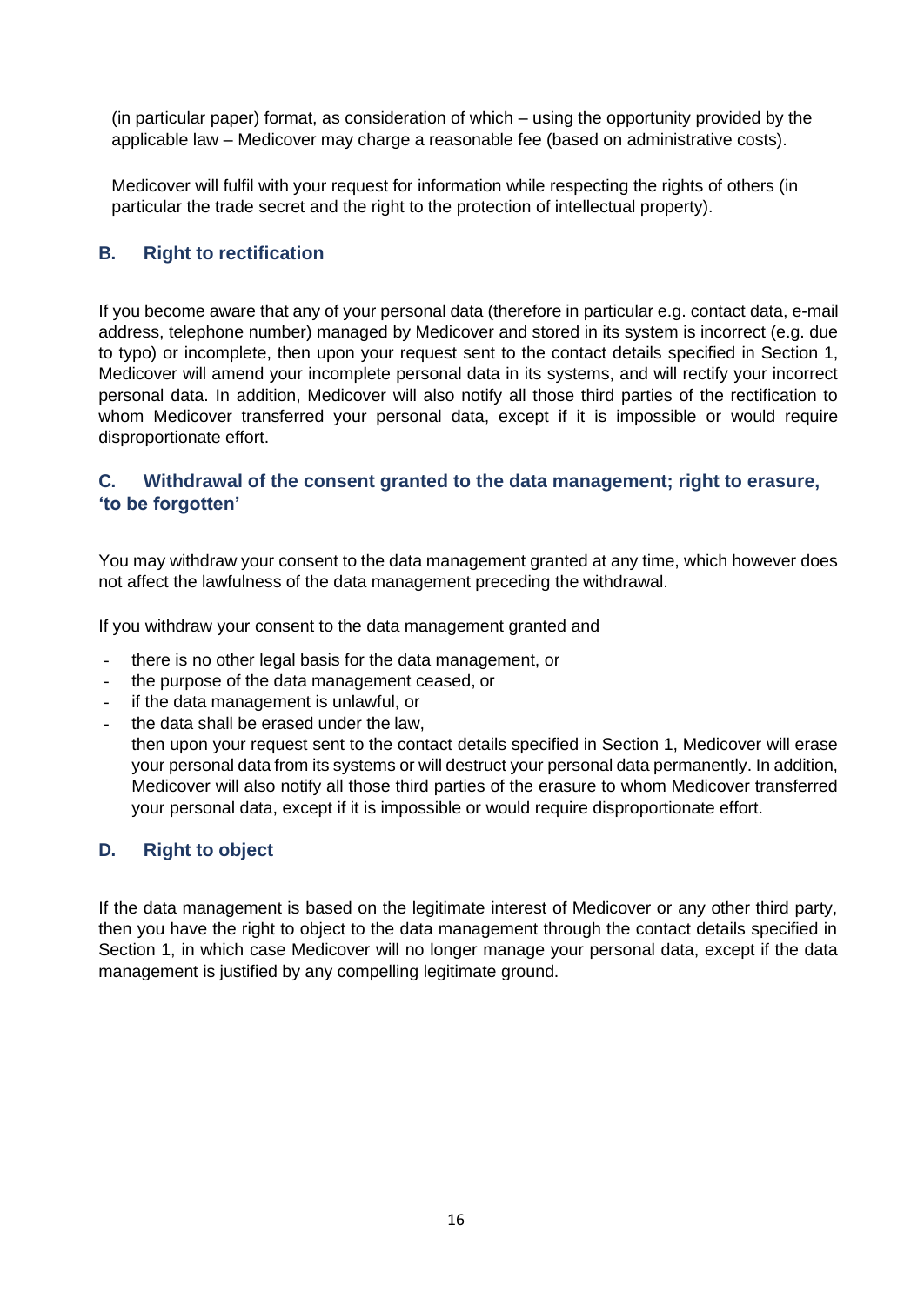## <span id="page-16-0"></span>**E. Restriction of the data management**

Through the contact details specified in Section 1, you may request the restriction of the data management related to your personal data, in which case Medicover may only store your personal data without using those or carrying out further data management operations (e.g. transfer, erasure); the latter may occurred during the restriction only if you granted your consent thereto, if those are necessary for exercise or defence of legal claims or for the protection of the rights of another natural or legal person or for reasons of important public interest of the Union or of a Member State. In addition, Medicover will also notify all those third parties of the restriction to whom Medicover transferred your personal data, except if it is impossible or would require disproportionate effort.

You may request the restriction of the data management if

- with regard of your opinion the accuracy of your personal data, and you do not want your personal data to be used by Medicover until those are rectified, or
- in your opinion, the data management is unlawful, or
- the purpose of the data management carried out by Medicover ceased, however, you do not want your data to be erased, because you need those for e.g. lodging, defending or enforcing your legal claim.

You may request the restriction simultaneously with the objection to the data management based on the legitimate interest of Medicover or any other third party, in which case the restriction shall apply until the assessment of the request for objection at the latest.

#### <span id="page-16-1"></span>**F. Data portability**

If the data management is based on your consent, or if data management is necessary for the fulfilment of the contract concluded with your, or if the data management is carried out by automated means, then through the contact details specified in Section 1, you may request that solely those personal data which you provided to Medicover and which are related to you be transferred in a structured, commonly used and machine-readable format to you or another data controller specified by you, and in case of data concerning health, subject release from medical confidentiality. Medicover will comply with your request for information while respecting the rights of others (in particular the trade secret and the right to the protection of intellectual property).

#### <span id="page-16-2"></span>**5. How can you enforce the rights related to datamanagement?**

You may submit your inquiry or request for exercising your rights related to the data management detailed above to the contact details specified in Section 1. Please provide at least two of your personal data in your request, with which Medicover can identify you (e.g. name and telephone number, name and e-mail address). You may make your request or observation verbally as well, via the telephone number specified in Section 1, however, Medicover will in any case reply or provide information in writing (primarily in the form chosen by you, or in the absence thereof, subject to the discretion of Medicover, electronically via e-mail or on paper, by mail). In your written request (submitted via e-mail or on paper), please specify in which form you would like to receive the reply (electronically via e-mail or on paper, by mail), otherwise Medicover will forward the reply to you in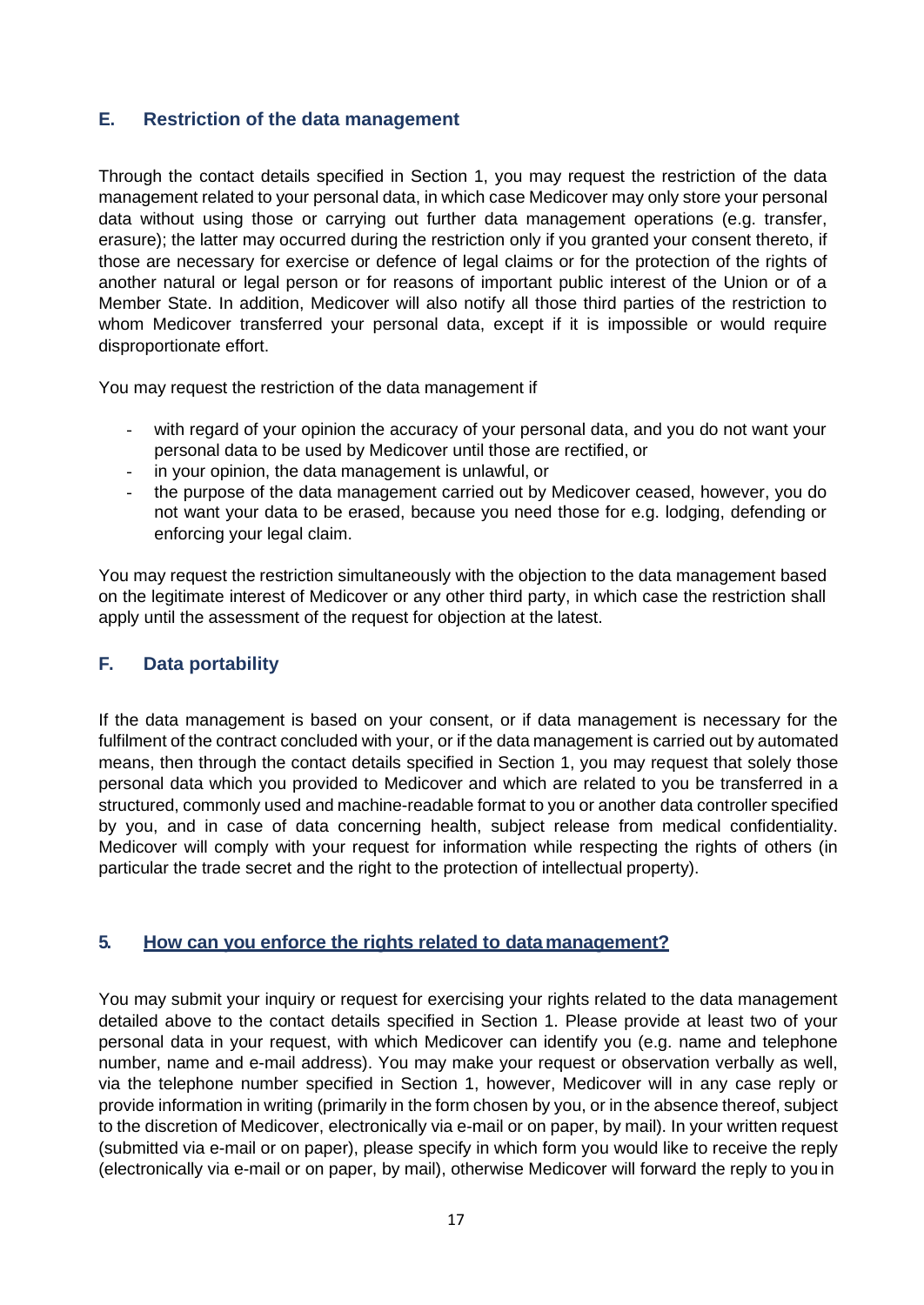the form consistent with your request. Medicover will provide a reply on the merits of your request or inquiry related to data management within 30 days of the receipt thereof, or within 60 days in exceptional cases (e.g. considering the complexity of the request). In the latter case Medicover will notify you separately of the extension of the deadline for reply and the reasons for the extension, within 1 month of the receipt of the request.

## <span id="page-17-0"></span>**A. I am not of legal age yet; how should I proceed?**

If you are not 16 years old yet, then you may enforce the rights detailed above with the approval of your legal representative – i.e. most commonly your parent who exercises the parental rights. If you are over the age of 16 but below the age of 18, then you may grant consent to the data management independently, however, you may exercise the rights detailed above only with the approval of your legal representative, i.e. most commonly your parent who exercises the parental rights.

## <span id="page-17-1"></span>**B. Which rights may be exercised related to the personal data of deceased relatives?**

For 5 years following the death of the data subject, the person authorized by the data subject during his/her life in public document or in private document of full probative value may in respect of the personal data of the data subject exercise the rights to information, rectification, erasure, objection and the right to restrict the data management. If the data subject did not authorize anybody during his/her life, then for 5 years following his/her death, his/her close relative (from among the spouse, next of kin, adopted children, stepchildren, foster children, adoptive parents, stepparents, foster parents, and siblings as close relative the person who acts first) shall be entitled to exercise the right to rectification and objection, as well as in case the data management had already been unlawful in the of the data subject, or if the purpose of data management ceased upon the death of the data subject, then the close relative may also exercise the right to erasure and the right to restrict the data management. Medicover shall reply to any inquiry, request related to the personal data of the deceased and received from the person authorized to submit such inquiry, request within 25 days of the receipt thereof.

## <span id="page-17-2"></span>**6. Which legal remedied are available? – Data protection officer, supervisory authority, court**

In all matters related to data management and to exercising the rights detailed above, as well as regarding the reply given by Medicover to data management requests and inquiries, you may contact the data protection officer of Medicover, through the following contact details:

| The data protection officer of Medicover |                                 |  |
|------------------------------------------|---------------------------------|--|
| Name:                                    | Ildikó SALAMON                  |  |
| E-mail address:                          | dpo@medicover.hu                |  |
| Mailing address:                         | H-1134 Budapest, Váci út 29-31. |  |